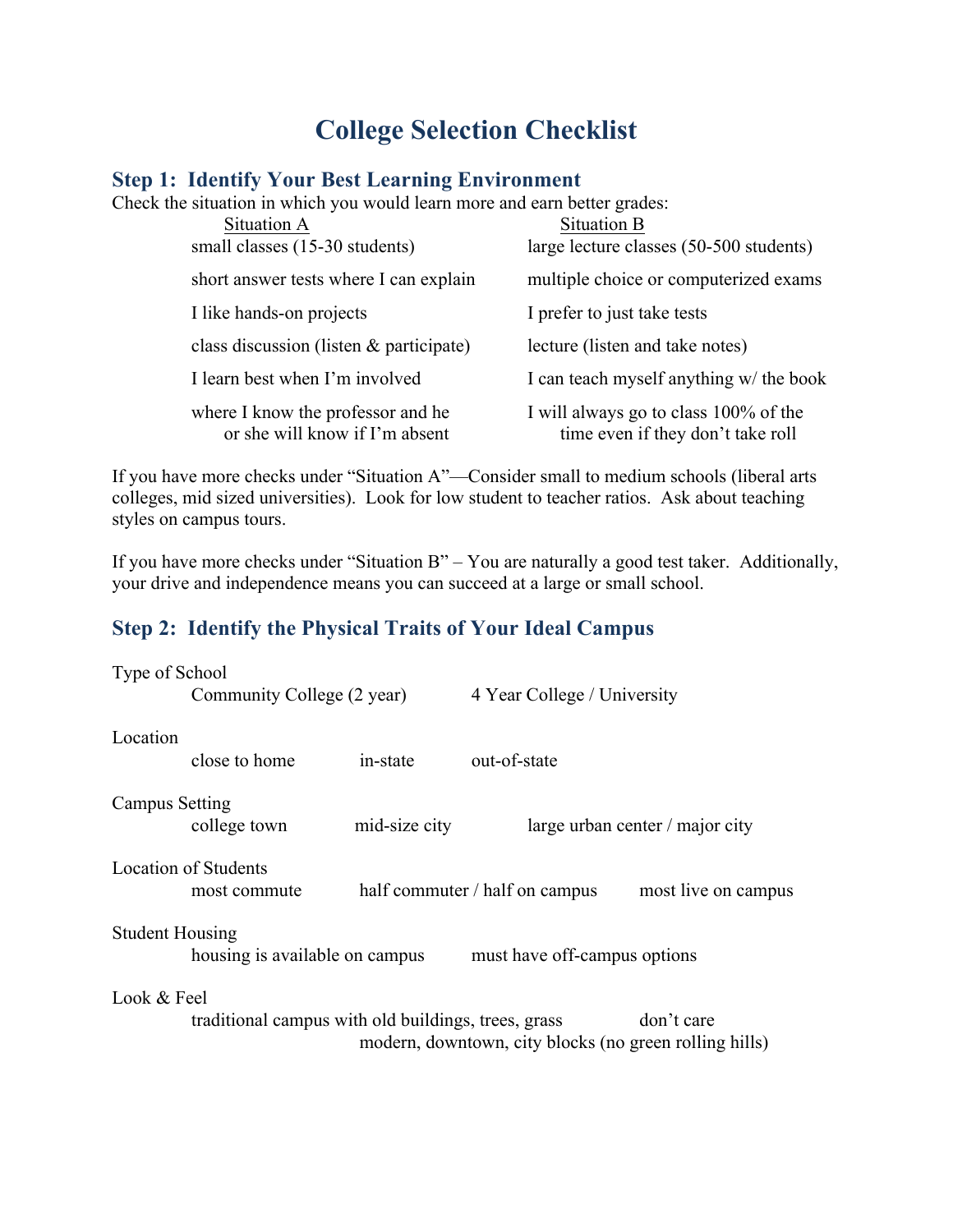# **Step 3: Narrow Down By Academic Programs**

#### **Your major:**

List all possible fields of study):

Things to research or ask on a campus visit: How difficult is it to change majors? Are there specific programs that are more competitive than others? Will you be admitted directly into your academic program or will you need to apply once you have completed basic requirements? (nursing often requires basics first.) Can you take classes in your major freshman year?

#### **Study Abroad:**

Do you want to study abroad?

Things to research or ask on a campus visit:

What programs are offered by the university?

What percent of students participate in study abroad?

Will credit earned abroad count towards your major?

How many students in your department are currently abroad?

#### **Internships:**

Things to research or ask on a campus visit:

Are internships required for your major? How many?

How many students participate in internships?

How many students in your department currently have internships?

What does the school or department do to help students find internships?

#### **Research:**

Things to research or ask on a campus visit:

Is research required for your major?

What type of research are undergraduates in your department doing?

How many students in your department are doing research this year?

 How many students in your department have published or presented their research this year?

## **Tutoring / Academic Assistance**

Do you have a learning issue or area of weakness that may require tutoring help? If you need accommodations for a learning or physical disability, ask about the services offered. Things to research or ask on a campus visit:

 What type of tutoring services are offered on campus? Are they free? Is there a writing center? Will they help with editing papers? How available and helpful are professors? Is the campus friendly towards students with learning issues?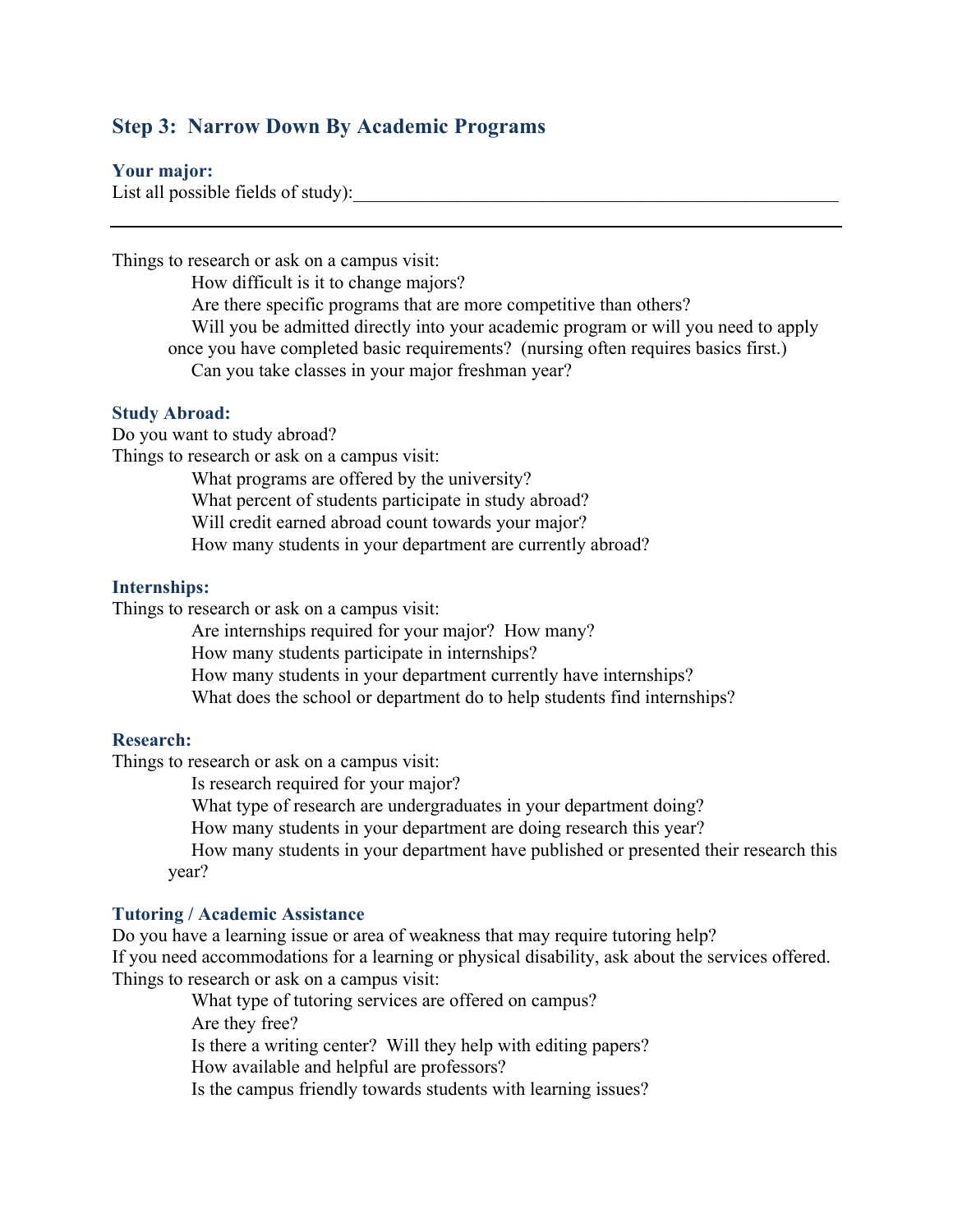# **Step 4: List Your "Must-Haves"**

Check the items that are "must haves" for your ideal school.

 women's only college all male college online education nights or weekend programs double majors honors program sororities fraternities ROTC international student programs special needs housing alcohol/smoke/drug free housing single sex dorms Division I or II sports Division III sports intercollegiate sports intramural sports club sports swimming facilities proximity to outdoor recreation Newman Center (Catholic) Hillel Society (Jewish) Baptist Student Union Campus Crusade for Christ (non-denominational Christian)

 religious services on campus vegetarian dining organic dining options green / environmental housing local art museums / galleries local business center LGBT friendly campus television station campus radio station debate team student paper literary magazine dance musical theater theater productions opera marching band jazz band orchestra gospel choir performance choir musical ensembles Other:\_\_\_\_\_\_\_\_\_\_\_\_\_\_\_\_\_\_

Other:

## **Step 5: What "FEELS" Right**

You need to feel comfortable on a campus to be most successful. Before you start visiting colleges, try to identify the "feel" you want on your campus.

| preppy       | political            |
|--------------|----------------------|
| green        | highly social        |
| smart        | focused on academics |
| laid back    | <b>LGBT</b> friendly |
| intense      | racially diverse     |
| friendly     | international        |
| liberal      | competitive          |
| conservative | outgoing             |
| religious    |                      |